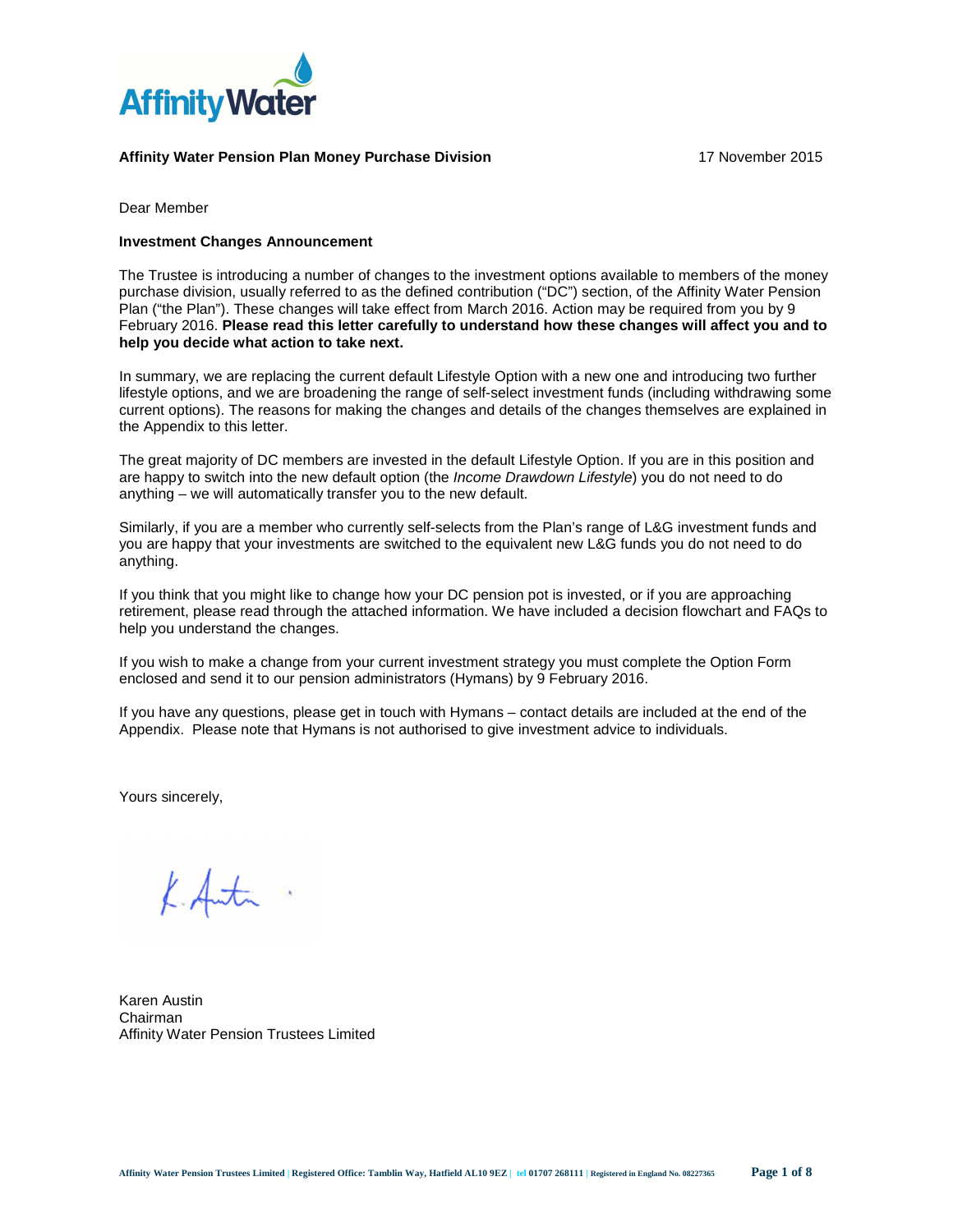

## **Affinity Water Pension Plan Money Purchase Division – Investment Changes Announcement**

# **APPENDIX**

## **Why make the changes?**

The Trustee is responsible for monitoring the DC section investment arrangements and implementing changes to these arrangements, having taken appropriate advice. We have a duty to review the investment choices available to you, and monitor the performance and prospects of all available funds, as well as the skill of the individual managers. We have carried out the first such review following the establishment of the Plan having inherited the current arrangements from the Veolia Pension Scheme. Significantly, we have also considered the new pensions flexibilities that were introduced in April 2015 and the effect of other recent regulations. The changes being made include changes to the default DC investment strategy to make sure it's fit for purpose, and fulfil the Trustee's responsibilities to ensure that DC investments are appropriate and relevant to the Plan's membership profile.

Our decisions on the DC investment arrangements have been guided by our DC investment beliefs, which are underpinned by our objective to facilitate good retirement outcomes for members and help you achieve an appropriate replacement income when you retire.

We will retain Legal and General Assurance (Pensions Management) Limited ("L&G") as the provider of fund options for DC members, with administration of the investment of your contributions into those funds being carried out by Hymans Robertson LLP ("Hymans").

## **What is changing?**

You will still be able to choose to self-select your investment or to choose a Lifestyle investment strategy under which investment allocation decisions are made on your behalf. However, as a result of the investment review, the Trustee has decided to change both the self-select range of investment funds and the existing Lifestyle investment option.

## **LIFESTYLE OPTIONS**

A lifestyle investment will automatically change the funds you are invested in based on how close you are to retirement. We have introduced three lifestyle investment options to replace the existing Lifestyle option. These are designed to reflect how you ultimately expect to use your retirement savings:

- **Income drawdown lifestyle** this option will be the default investment strategy for members who are currently in Lifestyle and who do not select their own investment option
- **Cash lifestyle**
- **Annuity purchase lifestyle**

If you choose to change from the current Lifestyle option your existing funds will be transferred to your chosen Lifestyle option during February-March 2016, and your contributions will be allocated to that option from March 2016.

The three lifestyle options will invest in the same way up until you are 5 years from retirement. If you are within 5 years of retirement and wish to invest in a lifestyle option, it is important to consider which one is most appropriate to you.

Your period of investment can be considered in three distinct phases: accumulation, pre-retirement and postretirement.

#### Accumulation Phase

Initially during the accumulation phase (ie the earlier years of your membership of the Plan up to age 45), we believe that it is appropriate for members to invest in a high expected return, low cost asset class such as a passive global equity fund ("equity" ie shares). However, a diversified growth fund ("DGF") will be introduced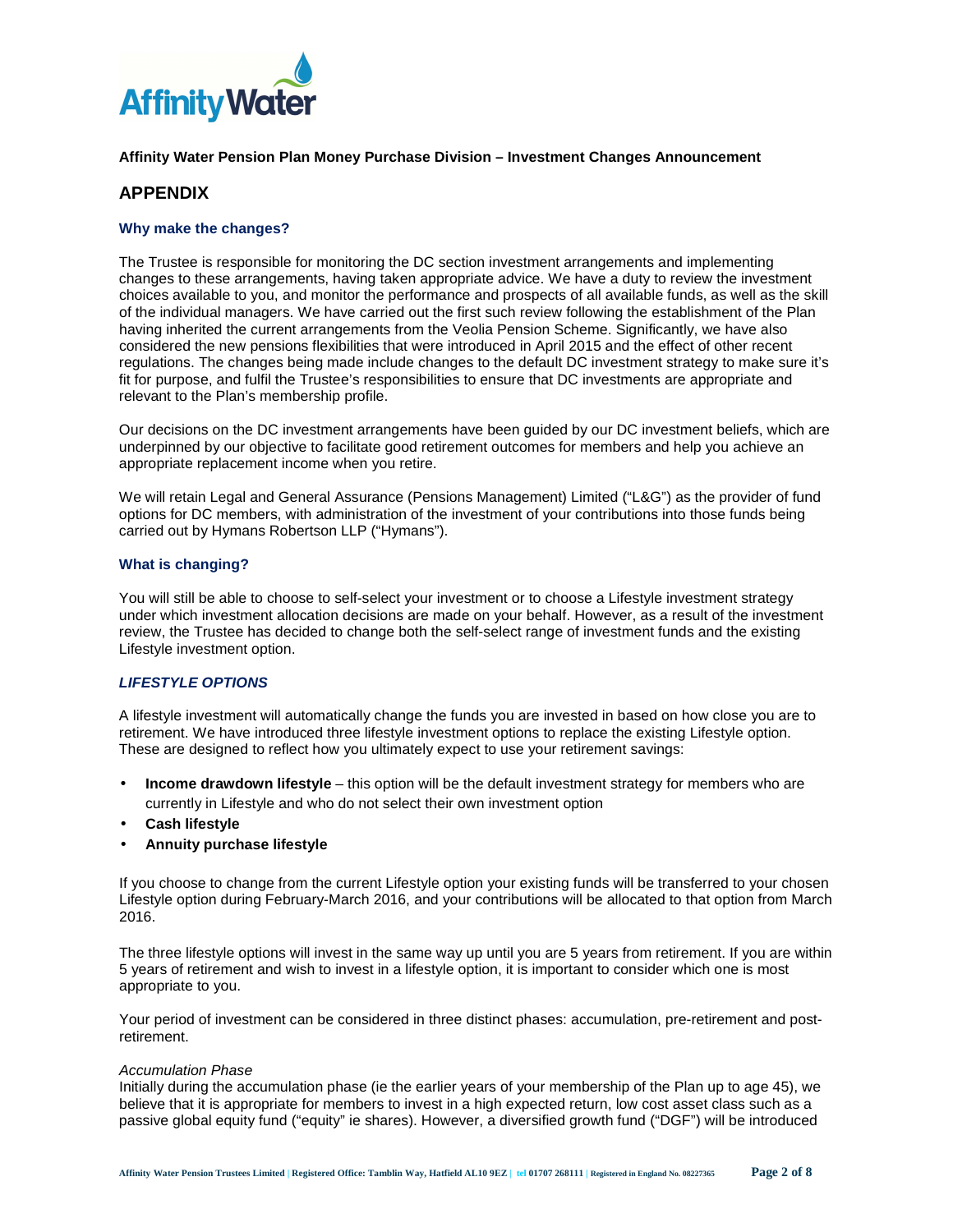

in the later stages of the accumulation phase (from age 45) when you may have built up a more sizable pension pot as this will provide some protection of that pot through diversification across different asset classes with the aim of reducing overall investment volatility.

How you will be invested and how this will change over time during the accumulation phase is illustrated in the following chart:



#### Pre-retirement Phase

During the pre-retirement phase (covering the 5 year period prior to your target retirement) your fund allocation will diverge according to the lifestyle option that you choose. The three options are explained below.

## **Option 1 – Income Drawdown Lifestyle**

This new default investment replaces the existing default option.

The Income Drawdown Lifestyle is designed for members who, when they retire, do not want to take their whole pension pot as cash or buy an annuity, but wish to remain invested and flexibly take benefits in retirement. The strategy continues to seek investment returns at the point of retirement, but with less risk than during the accumulation phase.

In the last 5 years to your retirement age your investments will be gradually switched into a mix of a cautious DGF, bonds and cash so that when you retire your pension fund will be invested 50% in cautious DGF, 25% in bonds and 25% in cash as illustrated below.

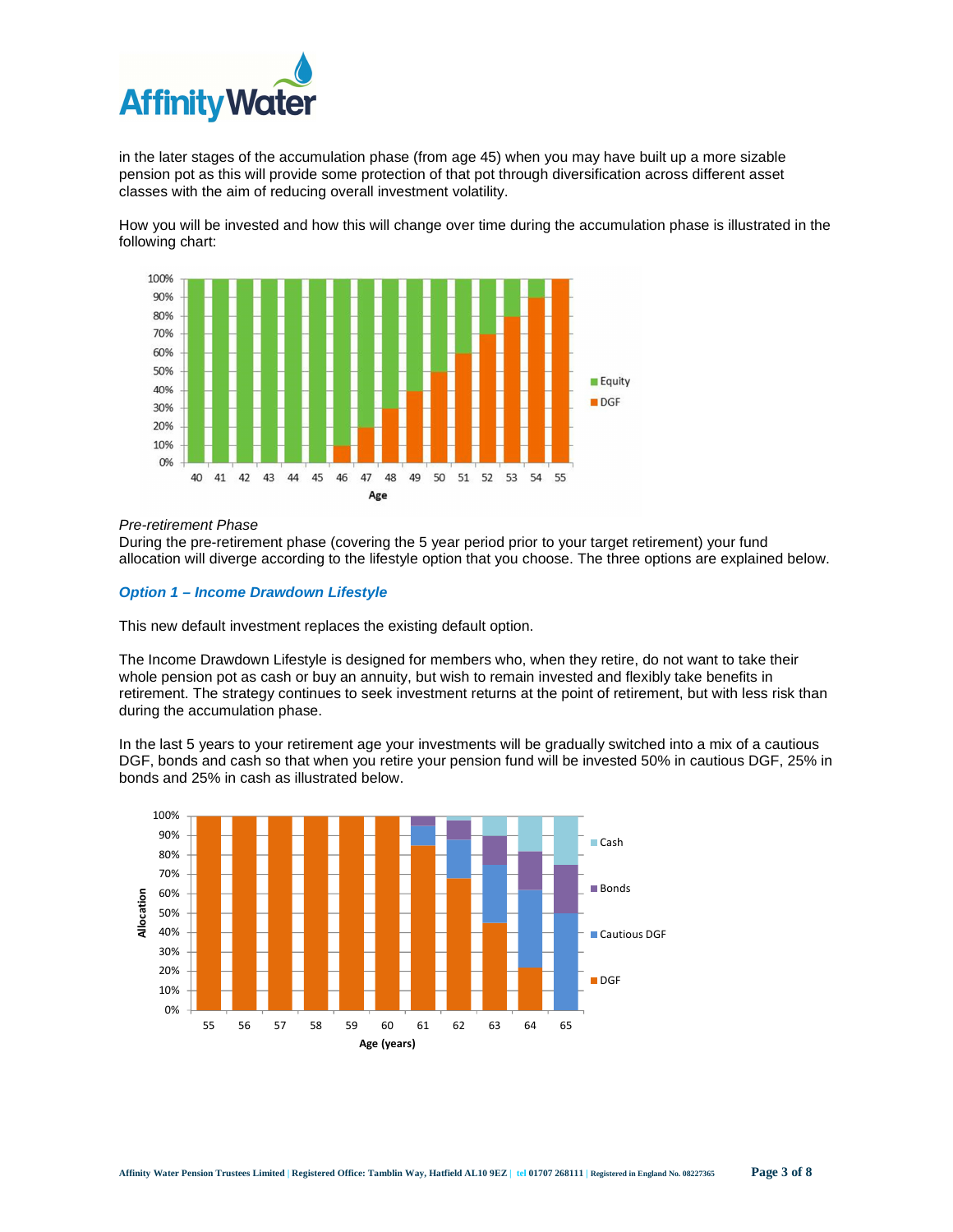

**If you are currently invested in the default Lifestyle option, as the majority of members are, your pension pot will be automatically switched into Income Drawdown Lifestyle, unless you choose to self-select your investment or choose one of the alternative Lifestyle options below. If you are happy with this switch you do not need to do anything. Please note that your future contributions will also be invested in the Income Drawdown Lifestyle, unless you choose one of the other options.** 

#### **Option 2 – Cash Lifestyle**

The Cash Lifestyle is designed for members who are likely to take their pension pot in one lump sum, or in a small number of lump sums, when they retire. The strategy aims to preserve the cash value of their fund as they near retirement, rather than achieve further growth. **You need to select this option if this is your preferred choice.** 

In the last 5 years to your retirement age your investments will be gradually switched into a cautious DGF and cash so that when you retire your pension fund will be invested 25% in cautious DGF and 75% in cash as illustrated below.



## **Option 3 – Annuity Purchase Lifestyle**

The Annuity Purchase Lifestyle is designed for members who want to buy an annuity at retirement that gives certainty of the amount of pension income and of continued payment until death (and certainty of the amount of pension for a spouse). The strategy aims to maintain their annuity purchasing power as they near retirement. **You need to select this option if this is your preferred choice.**

In the last 5 years to your retirement age your investments will be gradually switched into bonds and cash so that when you retire your pension fund will be invested 75% in bonds and 25% in cash as illustrated below.

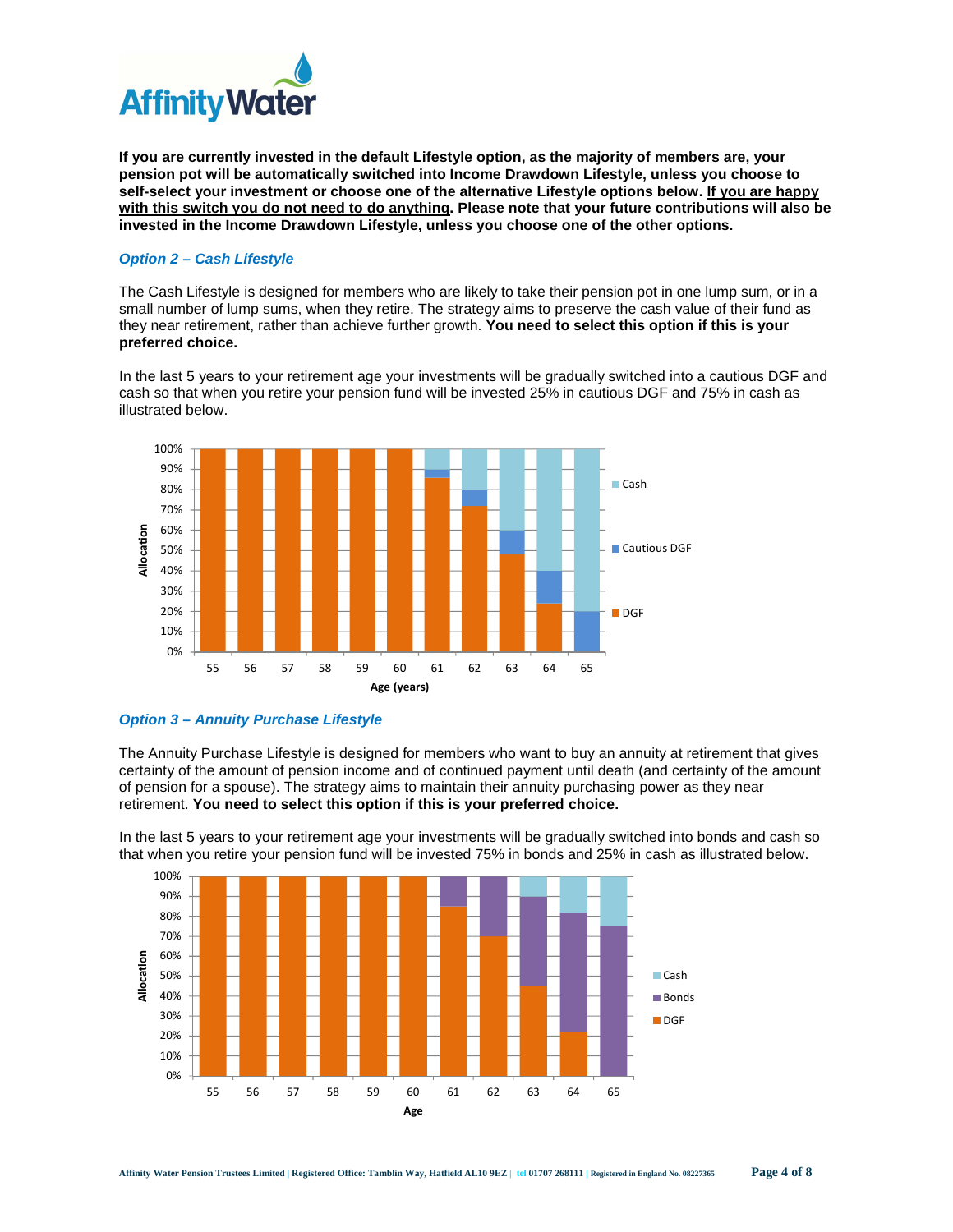

#### Post-retirement Phase

At retirement members will leave the Plan to obtain their chosen benefits. Members can choose to take their pension pot as cash or a series of cash sums, purchase an annuity, or continue to invest their pension pot in an appropriate 'drawdown' product from which they flexibly receive income. Currently a free service provided by Origen is available to members who wish to secure an annuity. Origen can also provide advice and additional services for a fee.

#### **Important note about Lifestyle strategies**

Please note that all Lifestyle strategies will automatically be geared towards your normal retirement age of 65, unless you have specified otherwise. If you do not intend to retire at age 65 you should change your target retirement age by contacting Hymans (details of how to do so are at the end of this letter). However, please note that a change to your target retirement age can, depending on your age, result in a significant change to your investment strategy.

## **SELF-SELECT OPTION**

You are not restricted to the lifestyle options and are free to make your own choices from a selection of funds. Currently you can invest your contributions in any of ten different L&G funds. The Trustee has decided to widen the range of funds on offer, whilst streamlining those currently available to remove any 'overlap'. The options available in the new fund range, which are designed to provide a wide range of choice to satisfy the investment needs of members, are outlined in the table below.

| <b>Asset Class</b> | <b>Fund</b>                                       |  |
|--------------------|---------------------------------------------------|--|
| Equity             | L&G World Equity Index Fund                       |  |
|                    | L&G UK Equity Index Fund                          |  |
| Diversified growth | <b>L&amp;G Dynamic Diversified Fund</b>           |  |
|                    | L&G Retirement Income Multi Asset Fund            |  |
|                    | <b>L&amp;G Pre-Retirement Fund</b>                |  |
| <b>Bonds</b>       | L&G AAA-AA-A Corporate Bond All Stocks Index Fund |  |
| Cash               | L&G Cash Fund                                     |  |
| Property           | <b>L&amp;G Managed Property Fund</b>              |  |

If you have previously selected your own funds, unless you choose otherwise, your existing investments will be automatically switched into the closest equivalent fund(s) in the new fund range – **you do not need to do anything.** For details of how your funds will be switched, please see page 8.

Please note that your contributions will be invested in the closest equivalent fund(s) from March 2016 unless you choose otherwise.

#### **Implementing the changes**

#### **Blackout Period 9 February – 9 March 2016**

Hymans need time to implement the changes and to amend their systems to allow for the new funds. Therefore there will be a short period during which members cannot switch their funds. A blackout will be in place from 9am on 9 February 2016 until 9am on 9 March 2016. Members will be able to view their fund holdings via pensionsWEB while the asset transition is in progress but will not be able to make any changes to their investments.

#### **Investment Switching after 9 March 2016**

Currently you can make one switch to your fund selection per calendar year free of charge, with further switches incurring a £64 administration charge on each occasion. The Trustee has agreed with Hymans that from 9 March 2016 you will be able switch funds via the online pensionsWEB switch module, no more than once a month, without incurring switching charges. You can already change your investment strategy using the pensionsWEB functionality, but we will switch this off during the blackout period. When it is switched back on, you may select the new options and funds. You should note that pensionsWEB assumes that members will make future investment choices in a consistent manner. Therefore, if you would like to adopt a different strategy for past and future contributions, you will need to contact Hymans.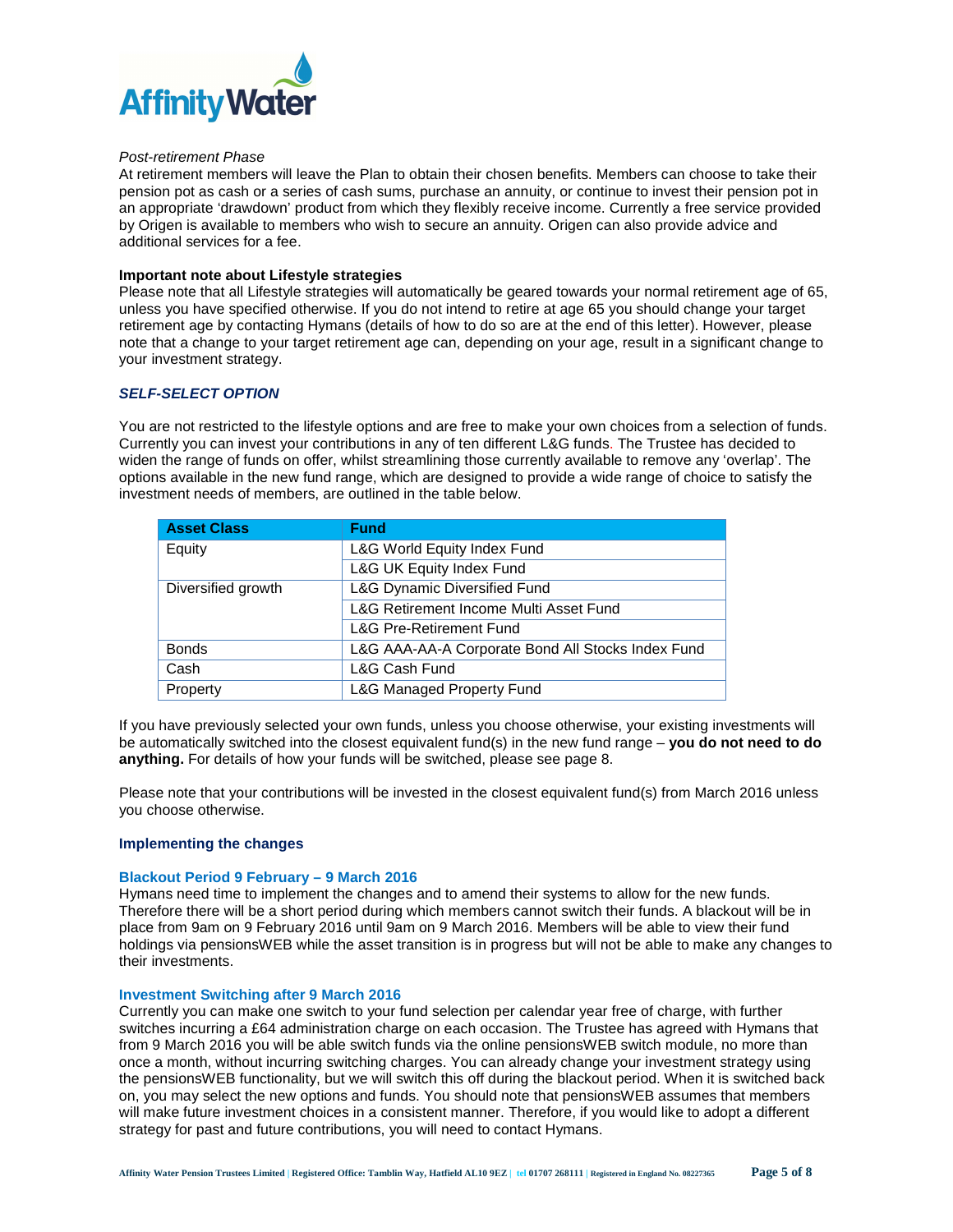

## **Trading costs**

There is a potential one-off cost to implement the new strategy, associated with switching funds, which members will bear. This is a trading cost incurred due to the selling and buying of units in the investment funds during the switch. The cost will vary by members depending on the switches needed to move to the new funds. We anticipate that costs will be in the region of 0.5% of each member's pension pot (ie 50p for every £100). Annual fund management costs under the new lifestyle strategies will be 0% to 0.2% pa higher than the existing lifestyle strategy reflecting the introduction of diversified growth funds as you progress towards retirement (details by fund are set out at the end of this Appendix). Overall the annual charges are within the statutory cap of 0.75% pa.

In making the changes, the Trustee has weighed up these costs against the substantial long term benefits of providing more appropriate lifestyle options, the use of diversified growth funds to control volatility, and a wider yet more streamlined choice of funds for self-select.

## **Making your choices – what to do next**

If you are currently in the Lifestyle option and wish to invest into the default fund, Income Drawdown Lifestyle (option 1), **you do not need to do anything**.

If you wish to invest in an alternative lifestyle strategy, either Cash Lifestyle (option 2) or Annuity Purchase Lifestyle (option 3), **you need to select the appropriate option on the attached form**.

If you self-select your fund(s) and wish to switch these into the equivalent new funds, **you do not need to do anything** – your existing investments and future contributions will be automatically switched into the closest equivalent fund(s) in the new fund range**.** 

If you self-select your fund(s) and wish to switch to an alternative strategy using the new funds, **you need to select the new fund(s)** (or a lifestyle option) **on the attached form**.

Please note that you will not be invested in any of the new self-select funds or lifestyle strategies prior to the transition, as they will not be available until 9 March 2016.

You can always change your investment choices in the future. If you wish to switch funds before the automatic switching process takes place, you need to do so before 9 February 2016 as that is when the blackout starts. You should review your investments online after the changes.

Wherever your pension contributions are currently invested, **you should review your investment and retirement decisions.** Remember that the two key factors that determine the level of your retirement income are the amount you save (your contributions) and the investment return you receive on your savings. Next year we will introduce 'Guided Outcomes' to help you assess what your target retirement income might be and show you whether you're on track. Also from next year, you will be able to change the amount you contribute into the Plan twice a year: in January and July.

If you are in doubt about what to do next, we recommend that you obtain independent financial advice. If you do not have a financial adviser you can find one at www.unbiased.co.uk/ or go to www.moneyadviceservice.org.uk.

If you have any questions, please get in touch with Hymans who will be happy to help:

Tel: 020 7082 6182

Email: affinity@hymans.co.uk

Letter: Affinity Water Team, Hymans Robertson LLP, 1 London Wall, London EC2 5EA

pensionsWEB: www.affinitywaterpensions.co.uk

Please note that Hymans is not authorised to give investment advice to individuals.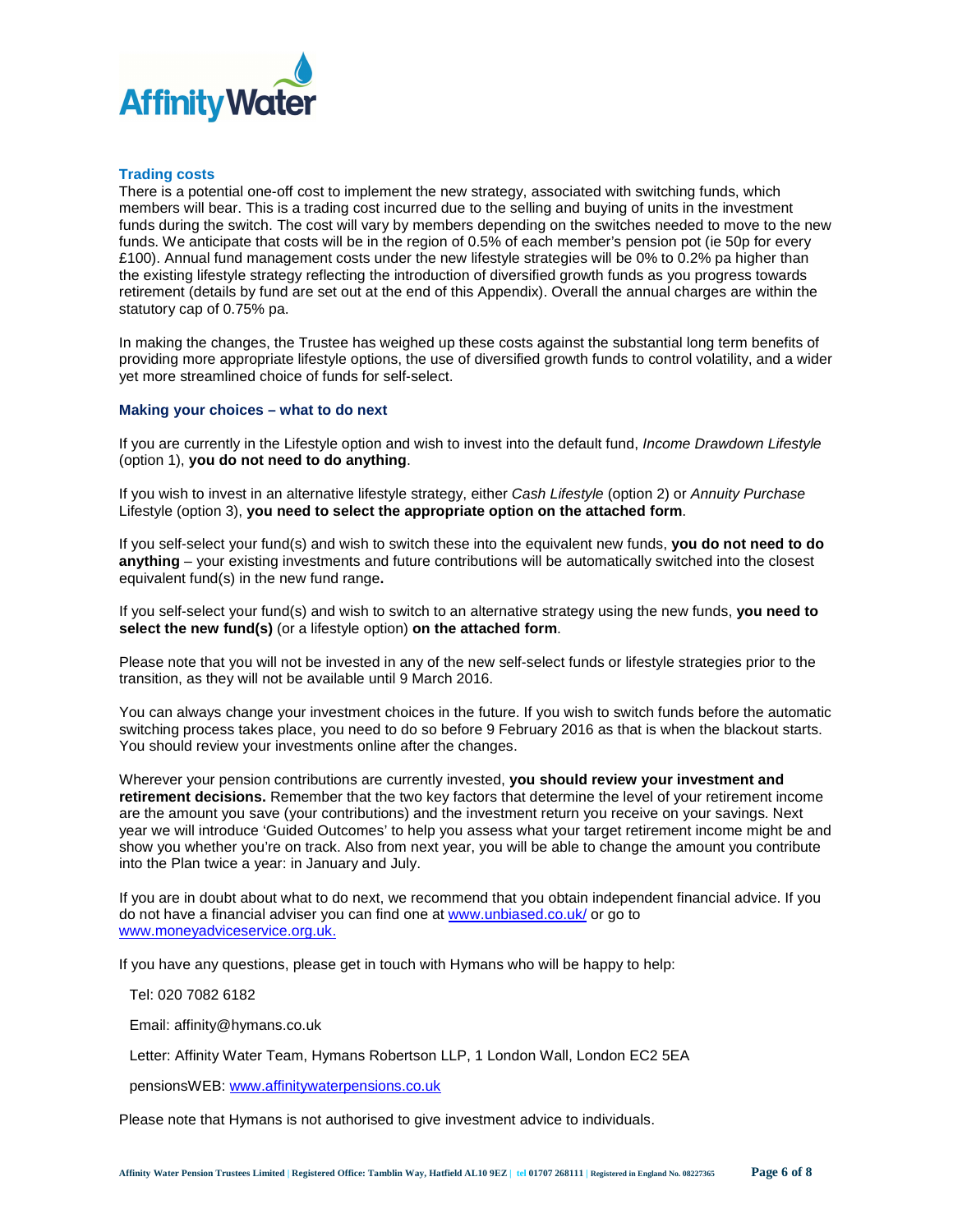

# **Details of DC section investment funds from March 2016**

# **LIFESTYLE OPTIONS**

We will use:

• the Affinity Water World Equity Fund ("AWWEF") for the early accumulation phase

• the Affinity Water Diversified Growth Fund ("AWDGF") for the later stages of the accumulation phase for all three lifestyle strategies.

Gradual switching from the AWWEF to the AWDGF begins 20 years from retirement such that, at 10 years from retirement, members are fully invested in the AWDGF.

## **Option 1 – Income Drawdown Lifestyle**

**NB This is the default option for current lifestyle members if you take no further action** 

We will use:

- the Affinity Water Diversified Income Fund ("AWDIF")
- the Affinity Water Corporate Bond Fund ("AWCBF")
- the Affinity Water Cash Fund ("AWCF")

during the pre-retirement phase of the Income Drawdown lifestyle option.

Five years from retirement your allocation to the AWDGF will gradually be switched to the AWDIF, AWCBF and AWCF. Allocation at the target date of retirement will be 50% AWDIF, 25% AWCBF and 25% AWCF.

# **Option 2 – Cash Lifestyle NB If you want to select this option, use the form enclosed**

We will use:

- the AWCF
- the AWDIF

during the pre-retirement phase of the Cash lifestyle option.

Five years from retirement your allocation to the AWDGF will gradually be switched to the AWCF and AWDIF. Allocation at the target date of retirement will be 80% AWCF and 20% AWDIF.

#### **Option 3 – Annuity Purchase Lifestyle NB If you want to select this option, use the form enclosed**

We will use:

- the Affinity Water Pre-Retirement Fund ("AWPRF")
- the AWCF

during the pre-retirement phase of the Annuity Purchase lifestyle option.

Five years from retirement your allocation to the AWDGF will gradually be switched to the AWPRF and AWCF. Allocation at the target date of retirement will be 75% AWPRF and 25% AWCF.

The following table sets out the annual investment charges of the new lifestyle fund options. As the blend of funds changes over time, we have set out the range of fees payable:

| <b>Fund</b>                            | Min AMC*<br>%pa | Max AMC*<br>%pa | Min TER**<br>%pa | Max TER**<br>%pa |
|----------------------------------------|-----------------|-----------------|------------------|------------------|
| <b>Income Drawdown Lifestyle Fund</b>  | 0.20            | 0.50            | 0.20             | 0.51             |
| <b>Cash Lifestyle Fund</b>             | 0.17            | 0.50            | 0.17             | 0.51             |
| <b>Annuity Purchase Lifestyle Fund</b> | 0.15            | 0.50            | 0.15             | 0.51             |

\* AMC = Annual Management Charge

\*\* TER = Total Expense Ratio. This comprises the AMC plus any additional costs of running the fund.